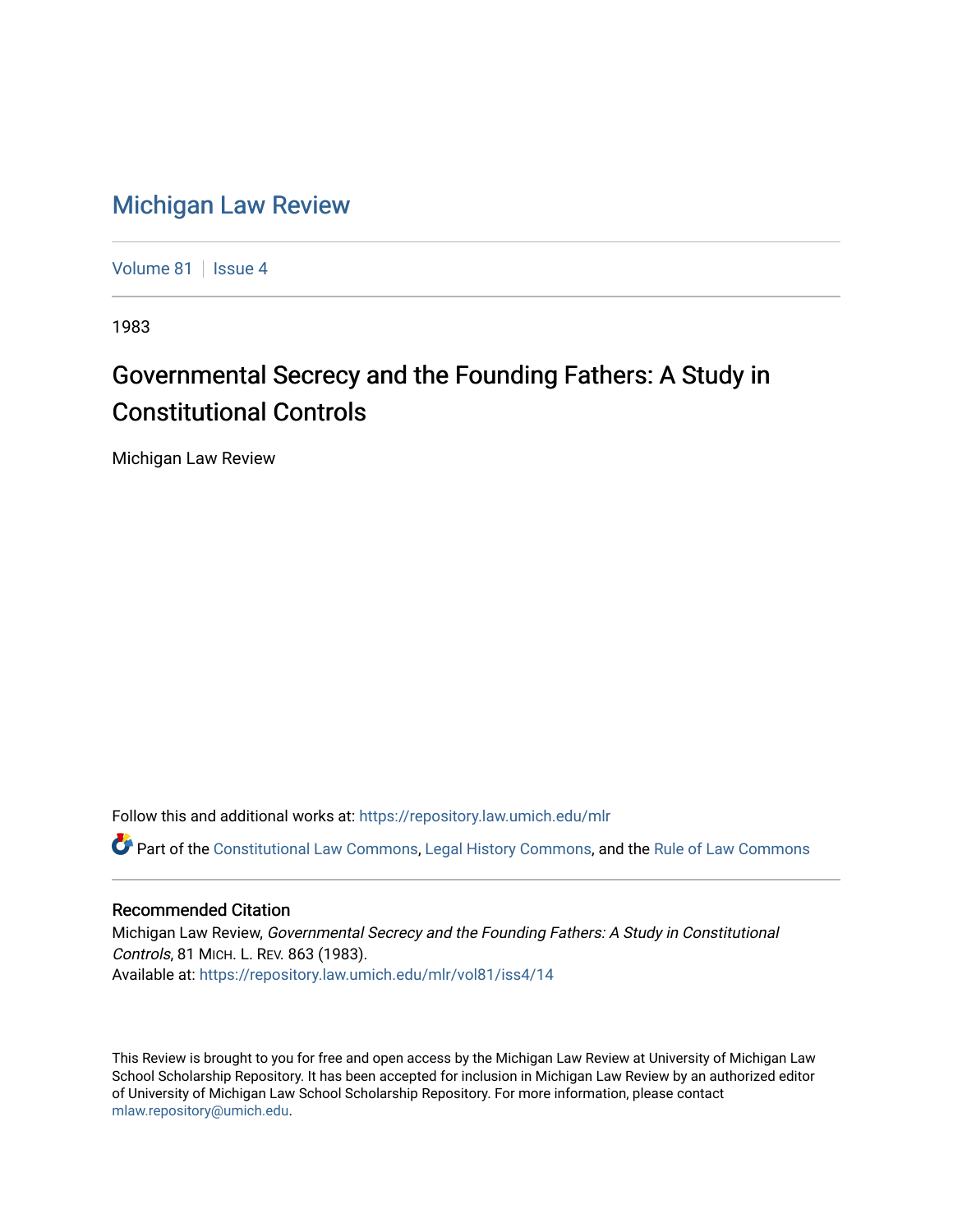GOVERNMENTAL SECRECY AND THE FOUNDING FATHERS: A STUDY IN CONSTITUTIONAL CONTROLS. By *Daniel N. Hoffman*. Westport: Greenwood Press. 1981. Pp. ix, 339. \$35.

The landmark litigation over governmental secrecy spawned by the Vietnam and Watergate debacles<sup>1</sup> left many questions unresolved. Paramount among them is the extent of Congress' power to demand access to information held by the executive branch. Former Watergate Special Prosecutor Archibald Cox, characterizing the issue as a "political question," doubts the ability of the courts to develop manageable standards for resolving this issue,<sup>2</sup> and suggests that it would be best left "to the ebb and flow of political power."3 In opposition to this view, Daniel N. Hoffman's *Governmental Secrecy and the Founding Fathers* provides powerful ammunition for proponents of judicial intervention. The nonjudicial precedents collected in Hoffman's study of the "Federalist period" demonstrate convincingly the failure of the political process, even at the hands of the Founding Fathers themselves, to develop standards for solving interbranch secrecy disputes that even remotely resemble rules of law.<sup>4</sup>

I. *See, e.g.,* Nixon v. Administrator of Gen. Servs., 433 U.S. 425 (1977); United States v. Nixon, 418 U.S. 683 (1974); Environmental Protection Agency v. Mink, 410 U.S. 73 (1973); New York Times Co. v. United States, 403 U.S. 713 (1971); Senate Select Comm. v. Nixon, 498 F.2d 725 (D.C. Cir. 1974).

2. *See* Baker v. Carr, 369 U.S. 186, 217, 222 (1962).

3. Cox, *Executive Privilege,* 122 U. PA. L. REY. 1383, 1424-26 (1974). *See also* Sofaer, Book Review, 88 HARV. L. REY. 281, 292-93 (1974) (reviewing R. BERGER, EXECUTIVE PRJYJ-LEGE: A CONSTITUTIONAL MYTH (1974)).

4. Hoffman's discussion of executive privilege relies primarily on five incidents which occurred between 1787-1800. In 1792 a House committee investigating the massacre of an entire Army division led by General St. Clair requested documents from Secretary of War Knox. Although Secretary of State Jefferson's diary indicates that the Cabinet advised the President that he had discretion to refuse to make any disclosure that would be injurious to the public, the President acquiesced to the House request. In 1794 the Senate conducted an investigation into the conduct of the Ambassador to France, Gouveneur Morris. Washington complied with a request that he tum over Morris' official correspondence, but the submission was carefully censored. The same year a House committee investigating certain transactions conducted by Secretary of the Treasury Hamilton requested proof of presidential authorization. Hamilton asserted executive privilege, but eventually complied with the Senate's request. In fact, the President himself supplied verification of Hamilton's statements. In 1796, Washington refused outright to comply with a House request for papers relating to John Jay's negotiation of a treaty with the British. Washington told the House that since the treaty power was vested solely in the Executive and the Senate, and impeachment was not under consideration, the requested papers did not relate to any matter properly under the House's cognizance. Two years later President Adams ignored this "precedent" and complied with the request of opposi- · tion House Republicans that he disclose the so-called XYZ papers, which related to treaty negotiations with the French.

Although the "precedents" Hoffman cites have been discussed in the literature on executive privilege, Hoffman is the first writer to analyze all five incidents with detailed consideration of the political environment in which they occurred. *See, e.g.,* R. BERGER, EXECUTIVE PRIVI-LEGE: A CONSTITUTIONAL MYTH 167-79 (1974); A. BRECKENRIDGE, THE EXECUTIVE PRIVI-LEGE 29-37 (1974); SOFAER, WAR, FOREIGN AFFAIRS AND CONSTITUTIONAL POWER 77-93, 133- 37 (1976); J. WIGGINS, FREEDOM OR SECRECY 248-259 (1964); Rogers, *Constitutional Law: The Papers of the Executive Branch,* 44 A.B.A. J. 941, 943-44 (1958).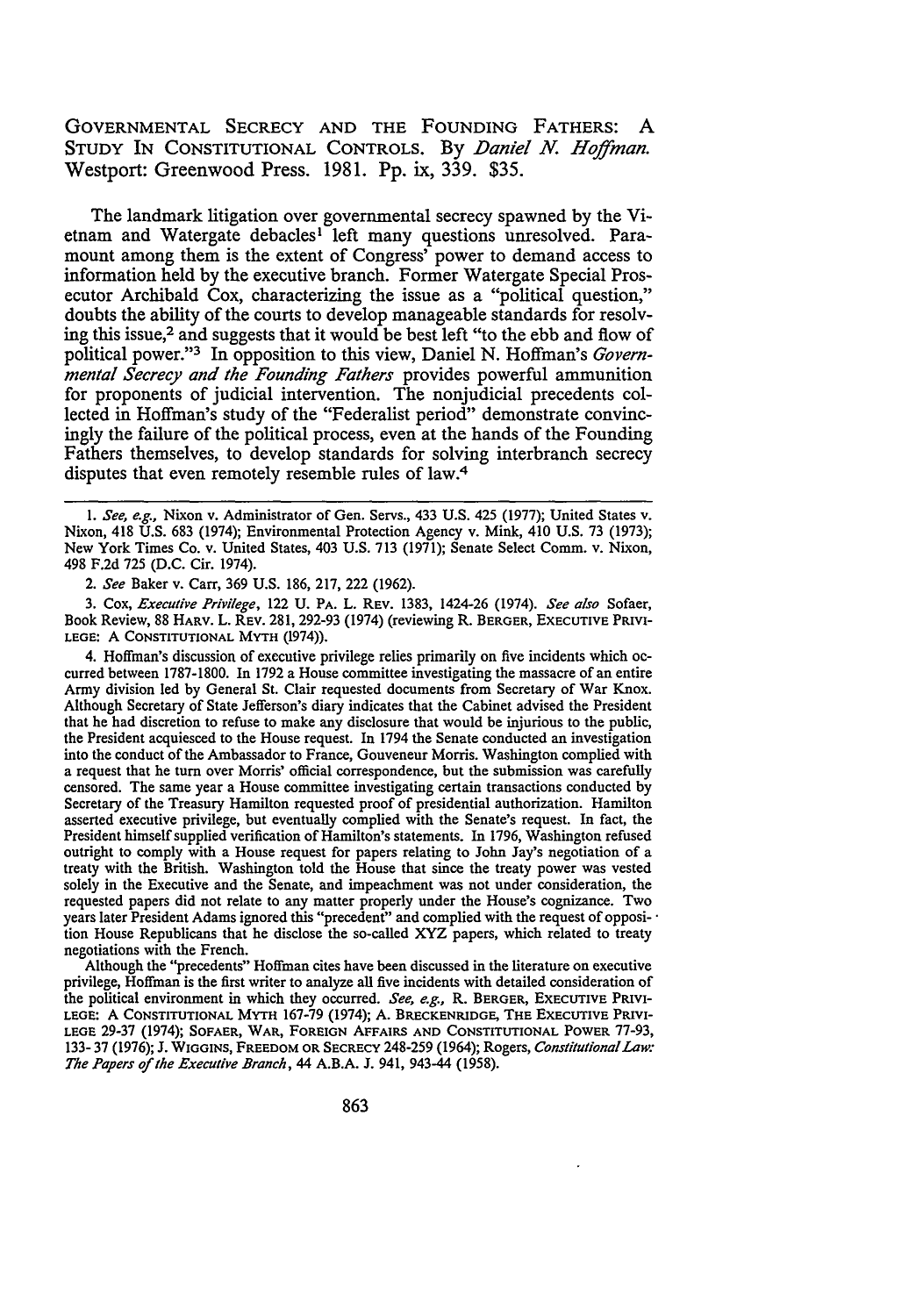Hoffman's conception of the "rule of law" is fundamental to his arguments. Without rejecting the judicial model of "dispassionate and precedent-biased reflection" (p. 6), he asserts that a political model of the rule of law — "one which holds that there is a genius built into the very structure of government, which helps to rationalize and balance the flow of decisionmaking even though participants may have selfish, conflicting, or irrational ends in view"  $(p, 7)$  — also plays a legitimate role in our constitutional system. In the absence of a judiciary willing and able to act as the final arbiter of interbranch disputes,<sup>5</sup> the degree to which the Founding Fathers succeeded in "legalizing" the executive privilege issue must be judged by the political model. Hoffman's contribution is the identification of the factors which made, and continue to make, the problem of executive secrecy particularly unsuited for "legalization" by the political process.

Hoffman finds that lack of constitutional guidance was not such a factor. Indeed, he subtitles his book "A Study in Constitutional Controls," and begins with the Constitutional Convention of 1787. There the framers conceived that effective government required a single, strong executive able to act with speed and secrecy when the situation required it. They were determined, however, that the executive branch should be accountable for its actions. How were these competing goals to be reconciled? Hoffman responds, "The answer lay in the president's relationship with Congress -in the crucial device of separation of powers" (p. 31).

The Founding Fathers, by Hoffman's account, assumed that the sharing of power by coequal branches would also entail the sharing of information. 6 The Constitution as thus framed, he argues, "subjected governmental secrecy to the rule of law in a subtle, partial, but meaningful sense" (pp. 40-41) by providing "norms and processes" (p. 41) under which interbranch communication rules could be developed. Yet Hoffman finds that these rules never developed in fact. He notes that the actual practices

emerged neither from a process of careful, collective deliberation about the costs and benefits for the nation of adopting one rule or another, nor from a sensible, stable compromise between the institutional claims of the several governmental bodies, but from a series of piecemeal decisions, each of which was strongly affected if not entirely dominated by the short-run partisan and policy concerns of those participating. [P. 9.)

Hoffman does not attribute the failure to achieve "a rational and balanced communication system" (p. 196) to any lack of commitment to constitutional ideals. "After all, the Founding Fathers invested a very substantial effort in constitutional analysis and debate. Many of their efforts were impressive in quality and were designed not for public effect but for decision-makers' consumption" (p. 230). Rather, Hoffman argues that a protracted state of emergency in foreign affairs and sharp political division

*<sup>5.</sup>* The courts' ability to so intervene was not established until after the period of Hoffman's study. *See* Marbury v. Madison, *5* U.S. (I Cranch) 137 (1803). Their willingness remains an open question.

<sup>6.</sup> Presumably the president must share information on such executive matters as treaties and appointments in order to obtain the "advice and consent" of the Senate. U.S. CONST. art II, § 2, cl. 2. The Constitution also requires the President "from time to time [to] give the Congress Information of the State of the Union" to aid it in its legislative functions. U.S. CONST. art II, § 3.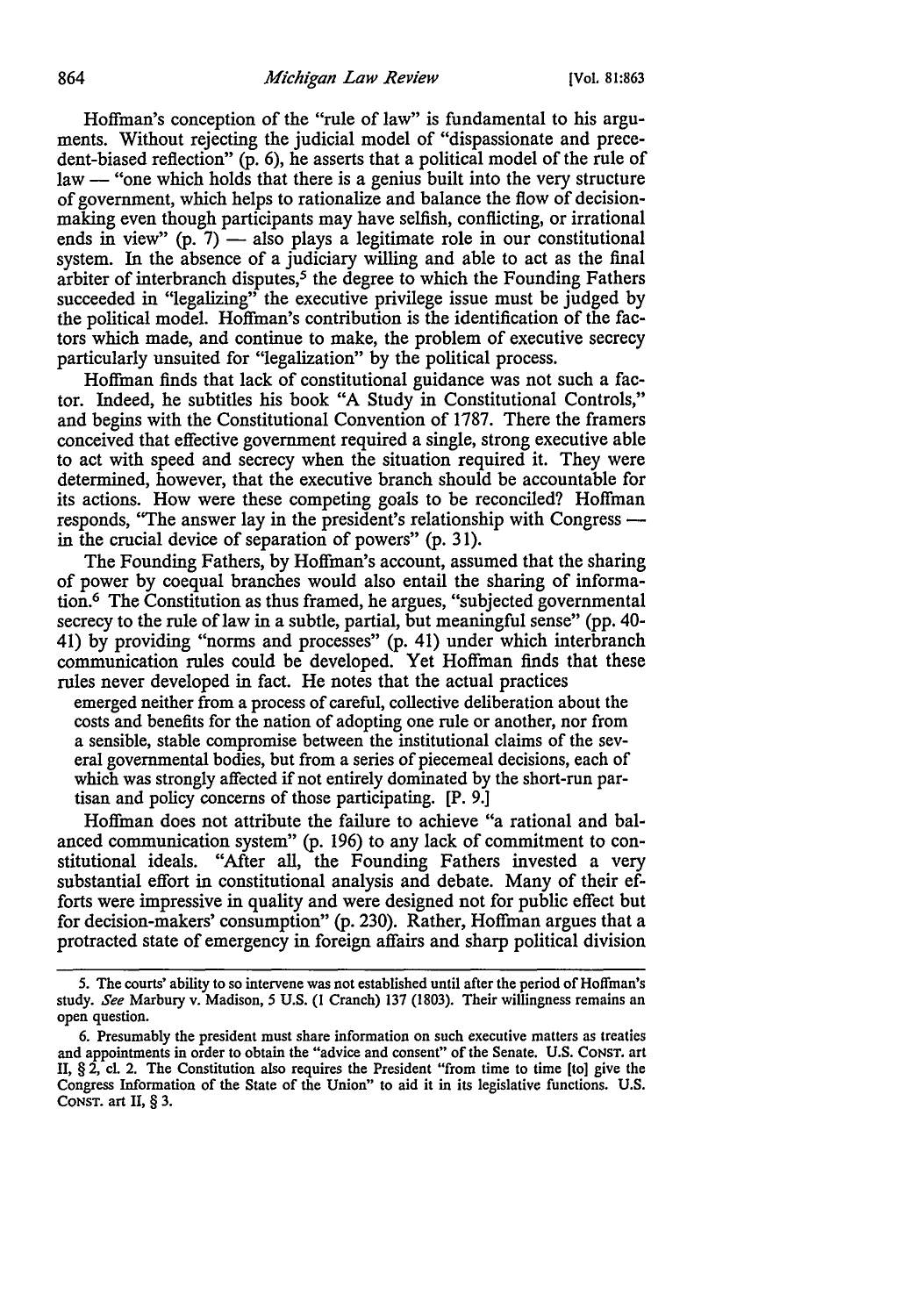at home combined to produce a "situation inauspicious for the development of stable secrecy/publicity norms" (p. 227). Foreign crises gave the executive almost *carte blanche* to act with secrecy and dispatch, and division within Congress made it impossible for the institution as a whole to defend its prerogatives: "Administration supporters usually were loath to assert congressional prerogative to the detriment of party interests, and even the opposition party often behaved as if it would rather capture the presidency than weaken it" (p. 225).

However "inauspicious" these circumstances were for principled discussion of executive secrecy, Hoffman argues that it is precisely the confluence of internal unrest and foreign crisis that elevates secrecy to the forefront of debate. Citing the Vietnam era as the only other period in which these factors were simultaneously present, he concludes that the political process fails to provide a rule that strikes the proper balance when it is most necessary (pp. 257-60).

So long as interbranch communication is regulated by the political process, Hoffman sees Congress suffering a more or less steady erosion of its constitutional powers. Though he considers the War Powers Act of 1973 and the Freedom of Information Act of 1974 healthy developments, he fears they will not survive as the presidency regains its "imperial momentum" (p. 260). The effectiveness of Hoffman's suggestion for correcting the historical imbalance, "an office of legal counsel to the Congress, endowed with plenary subpoena power and standing to sue in court" (p. 260), depends upon the willingness of the judiciary to intervene in "the ebb and flow of political power."7

True to its title, Hoffman's study encompasses more than the early assertions of executive privilege before Congress. Other governmental secrecy problems discussed include the establishment of internal regulations by the executive branch and the two houses of' Congress. While these developments help to illustrate the Founders' reliance on "institutional pluralism" for reconciling the goals of effective and accountable government (p. 19), contemporary constitutional lawyers will be most interested in what happened in that "zone of twilight"<sup>8</sup> where institutional prerogatives overlap. Hoffman acknowledges that "[c]ommunications from the executive to Congress were the key focus of secrecy conflict in the Federalist period" (p. 234), and his conclusions primarily address this aspect of the secrecy problem.

James Russell Wiggins once cited the legal debate over congressional access to executive papers as an example of the unreliability of "Lawyers as

<sup>7.</sup> The controversy concerning the House of Representatives contempt proceedings against former Environmental Protection Agency administrator Anne **M.** [Gorsuch] Burford, for refusing to supply subpoenaed documents, illustrates some of the difficulties of judicial intervention. Rather than prosecute, the Justice Department filed a civil suit against the House challenging the constitutionality of the subpoena. The House contested the Justice Department's use of the "United States" designation in the caption. *See Gorsuch Contempt Case Evokes a Counterpunch,* **N.Y.** Times, Dec. 31, 1982, at 6, col. 5. Ultimately the EPA and House investigators reached an out-of-court settlement. *See Accord* is *Reached For House Access to Files of E.P.A.,* **N.Y.** Times, Feb. 19, 1983, at 1, col. 6.

<sup>8.</sup> Youngstown Sheet & Tube Co. v. Sawyer, 343 U.S. 579, 637 (1952) (Jackson, J., concurring).